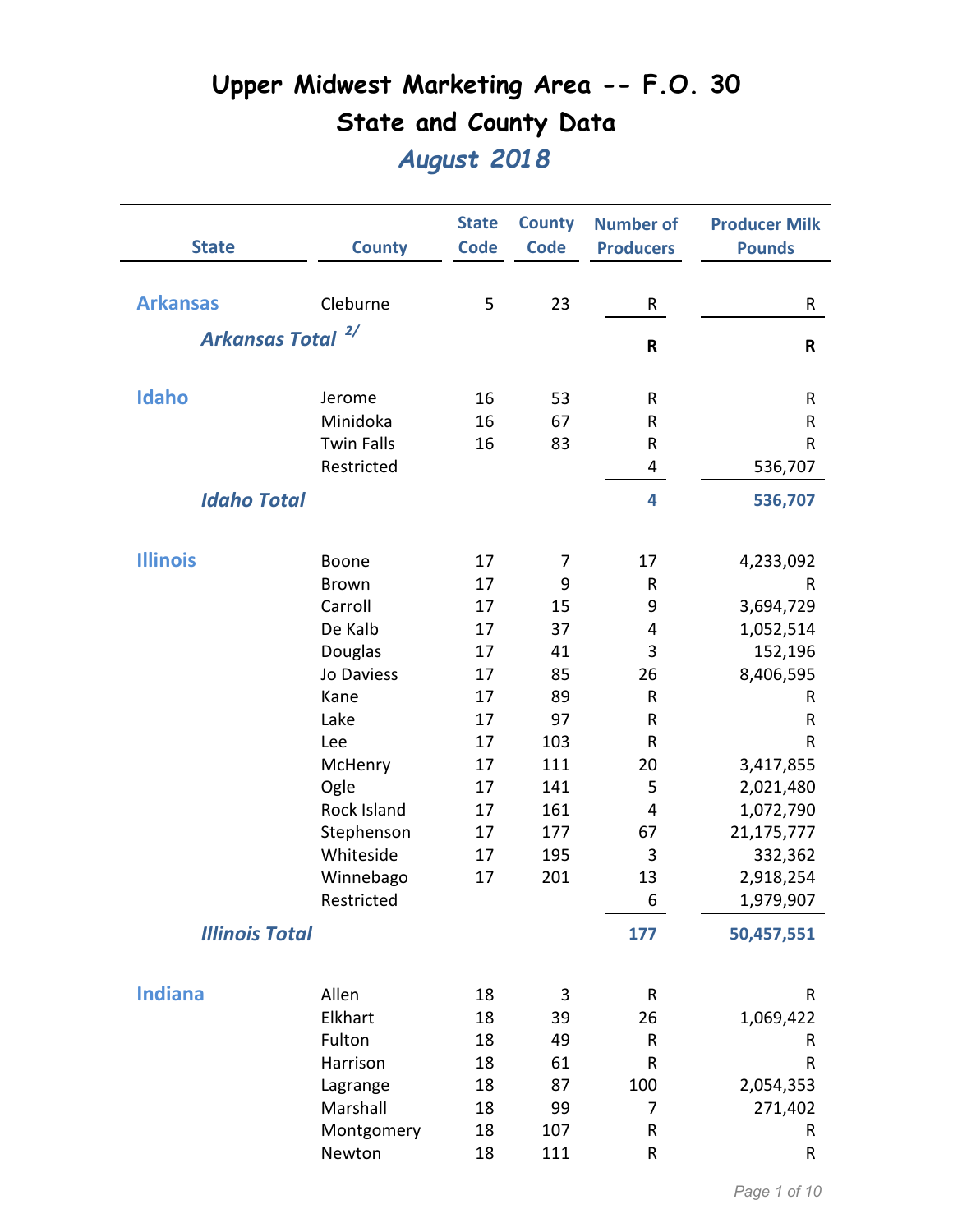| <b>State</b>         | <b>County</b>   | <b>State</b><br><b>Code</b> | <b>County</b><br><b>Code</b> | <b>Number of</b><br><b>Producers</b> | <b>Producer Milk</b><br><b>Pounds</b> |
|----------------------|-----------------|-----------------------------|------------------------------|--------------------------------------|---------------------------------------|
| Indiana (continued)  |                 |                             |                              |                                      |                                       |
|                      | Noble           | 18                          | 113                          | 7                                    | 137,249                               |
|                      | Parke           | 18                          | 121                          | 3                                    | 26,261                                |
|                      | Rush            | 18                          | 139                          | R                                    | R                                     |
|                      | St. Joseph      | 18                          | 141                          | R                                    | ${\sf R}$                             |
|                      | Wayne           | 18                          | 177                          | 3                                    | 37,158                                |
|                      | Restricted      |                             |                              | 9                                    | 4,797,735                             |
| <b>Indiana Total</b> |                 |                             |                              | 155                                  | 8,393,580                             |
|                      |                 |                             |                              |                                      |                                       |
| <b>lowa</b>          | Allamakee       | 19                          | 5                            | 20                                   | 8,540,944                             |
|                      | Benton          | 19                          | 11                           | R                                    | R                                     |
|                      | <b>Bremer</b>   | 19                          | 17                           | 4                                    | 269,816                               |
|                      | <b>Buchanan</b> | 19                          | 19                           | 14                                   | 496,100                               |
|                      | <b>Butler</b>   | 19                          | 23                           | R                                    | R                                     |
|                      | Cerro Gordo     | 19                          | 33                           | $\sf R$                              | R                                     |
|                      | Chickasaw       | 19                          | 37                           | 11                                   | 2,417,464                             |
|                      | Clay            | 19                          | 41                           | ${\sf R}$                            | R                                     |
|                      | Clayton         | 19                          | 43                           | 18                                   | 1,734,855                             |
|                      | Davis           | 19                          | 51                           | 14                                   | 475,132                               |
|                      | Decatur         | 19                          | 53                           | R                                    | R                                     |
|                      | Delaware        | 19                          | 55                           | 6                                    | 384,303                               |
|                      | Dubuque         | 19                          | 61                           | 12                                   | 2,389,861                             |
|                      | Fayette         | 19                          | 65                           | 11                                   | 1,890,244                             |
|                      | Floyd           | 19                          | 67                           | 7                                    | 1,301,430                             |
|                      | Hancock         | 19                          | 81                           | R                                    | R                                     |
|                      | Henry           | 19                          | 87                           | R                                    | R                                     |
|                      | Howard          | 19                          | 89                           | 25                                   | 5,273,787                             |
|                      | Ida             | 19                          | 93                           | ${\sf R}$                            | R                                     |
|                      | Jackson         | 19                          | 97                           | ${\sf R}$                            | ${\sf R}$                             |
|                      | Johnson         | 19                          | 103                          | 17                                   | 478,808                               |
|                      | Jones           | 19                          | 105                          | R                                    | R                                     |
|                      | Keokuk          | 19                          | 107                          | R                                    | ${\sf R}$                             |
|                      | Kossuth         | 19                          | 109                          | R                                    | R                                     |
|                      | Linn            | 19                          | 113                          | R                                    | ${\sf R}$                             |
|                      | Lucas           | 19                          | 117                          | R                                    | R                                     |
|                      | Lyon            | 19                          | 119                          | R                                    | R                                     |
|                      | Marion          | 19                          | 125                          | R                                    | ${\sf R}$                             |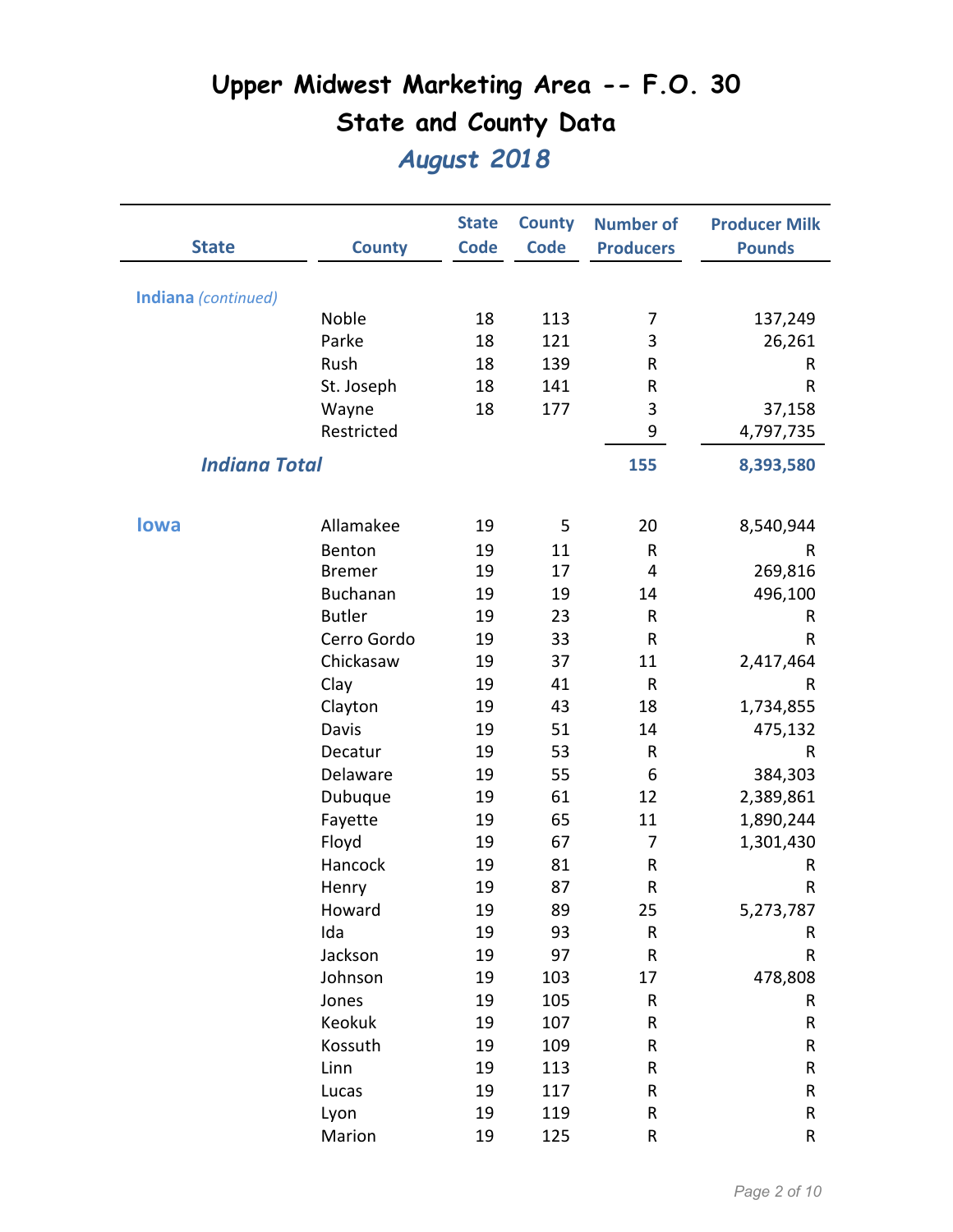| <b>State</b>            | <b>County</b> | <b>State</b><br><b>Code</b> | <b>County</b><br><b>Code</b> | <b>Number of</b><br><b>Producers</b> | <b>Producer Milk</b><br><b>Pounds</b> |
|-------------------------|---------------|-----------------------------|------------------------------|--------------------------------------|---------------------------------------|
|                         |               |                             |                              |                                      |                                       |
| <b>lowa</b> (continued) | Mitchell      | 19                          | 131                          | 10                                   |                                       |
|                         | O'Brien       | 19                          | 141                          | R                                    | 1,217,227                             |
|                         | Osceola       | 19                          | 143                          |                                      | R                                     |
|                         |               |                             |                              | R<br>${\sf R}$                       | R                                     |
|                         | Plymouth      | 19                          | 149                          |                                      | R                                     |
|                         | Scott         | 19                          | 163                          | R                                    | $\sf R$                               |
|                         | Sioux         | 19                          | 167                          | 6                                    | 32,284,131                            |
|                         | Van Buren     | 19                          | 177                          | 3                                    | 248,170                               |
|                         | Warren        | 19                          | 181                          | 3                                    | 153,680                               |
|                         | Washington    | 19                          | 183                          | 23                                   | 519,208                               |
|                         | Wayne         | 19                          | 185                          | 10                                   | 265,819                               |
|                         | Winnebago     | 19                          | 189                          | R                                    | R                                     |
|                         | Winneshiek    | 19                          | 191                          | 39                                   | 10,662,279                            |
|                         | Woodbury      | 19                          | 193                          | $\sf R$                              | R                                     |
|                         | Worth         | 19                          | 195                          | $\sf R$                              | R                                     |
|                         | Restricted    |                             |                              | 30                                   | 47,814,993                            |
| <b>Iowa Total</b>       |               |                             |                              | 283                                  | 118,818,251                           |
|                         |               |                             |                              |                                      |                                       |
| <b>Michigan</b>         | Alcona        | 26                          | $\mathbf 1$                  | R                                    | $\mathsf{R}$                          |
|                         | Alpena        | 26                          | 7                            | 4                                    | 165,200                               |
|                         | Arenac        | 26                          | 11                           | R                                    | R                                     |
|                         | Cass          | 26                          | 27                           | R                                    | R                                     |
|                         | Clare         | 26                          | 35                           | 11                                   | 149,844                               |
|                         | Clinton       | 26                          | 37                           | ${\sf R}$                            | R                                     |
|                         | Delta         | 26                          | 41                           | 3                                    | 328,897                               |
|                         | Dickinson     | 26                          | 43                           | 3                                    | 961,358                               |
|                         | Eaton         | 26                          | 45                           | 5                                    | 126,788                               |
|                         | Gratiot       | 26                          | 57                           | ${\sf R}$                            | R                                     |
|                         | Hillsdale     | 26                          | 59                           | ${\sf R}$                            | R                                     |
|                         | Huron         | 26                          | 63                           | R                                    | ${\sf R}$                             |
|                         | Ingham        | 26                          | 65                           | R                                    | ${\sf R}$                             |
|                         | Ionia         | 26                          | 67                           | ${\sf R}$                            | R                                     |
|                         | Isabella      | 26                          | 73                           | 16                                   | 499,268                               |
|                         | Kent          | 26                          | 81                           | R                                    | R                                     |
|                         | Mecosta       | 26                          | 107                          | R                                    | R                                     |
|                         | Menominee     | 26                          | 109                          | 19                                   | 5,823,396                             |
|                         | Missaukee     | 26                          | 113                          | R                                    | R                                     |
|                         | Montcalm      | 26                          | 117                          | ${\sf R}$                            | ${\sf R}$                             |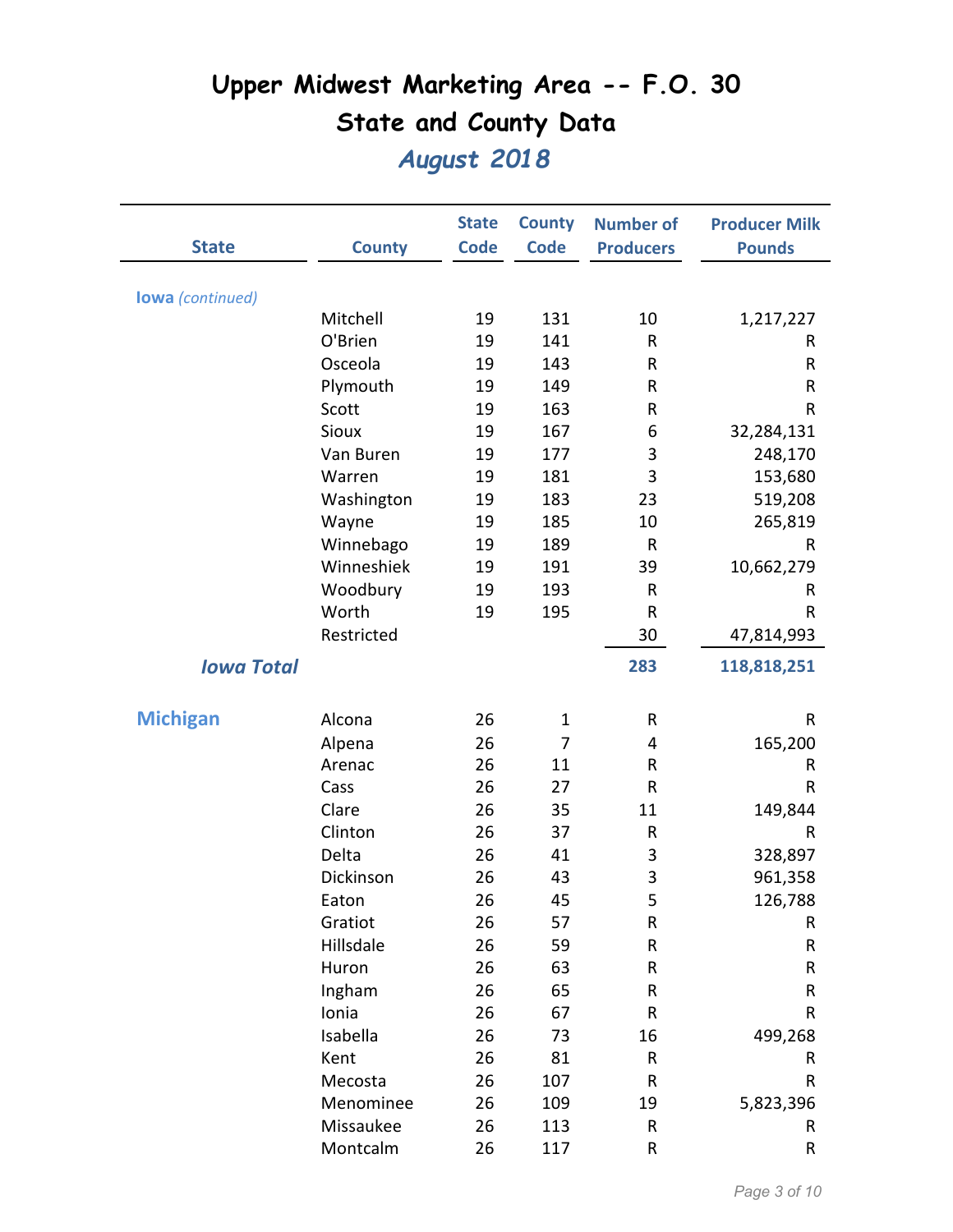| <b>State</b>                | <b>County</b>     | <b>State</b><br><b>Code</b> | <b>County</b><br><b>Code</b> | <b>Number of</b><br><b>Producers</b> | <b>Producer Milk</b><br><b>Pounds</b> |
|-----------------------------|-------------------|-----------------------------|------------------------------|--------------------------------------|---------------------------------------|
|                             |                   |                             |                              |                                      |                                       |
| <b>Michigan</b> (continued) |                   |                             |                              |                                      |                                       |
|                             | Montmorency       | 26                          | 119                          | R                                    | R                                     |
|                             | Muskegon          | 26                          | 121                          | 6                                    | 254,439                               |
|                             | Newaygo           | 26                          | 123                          | 5                                    | 156,277                               |
|                             | Osceola           | 26                          | 133                          | $\sf R$                              | R                                     |
|                             | Oscoda            | 26                          | 135                          | 3                                    | 111,924                               |
|                             | Ottawa            | 26                          | 139                          | R                                    | R                                     |
|                             | St. Joseph        | 26                          | 149                          | R                                    | R                                     |
|                             | Sanilac           | 26                          | 151                          | 12                                   | 251,852                               |
|                             | Tuscola           | 26                          | 157                          | 6                                    | 360,046                               |
|                             | Wexford           | 26                          | 165                          | ${\sf R}$                            | $\mathsf{R}$                          |
|                             | Restricted        |                             |                              | 22                                   | 848,997                               |
| <b>Michigan Total</b>       |                   |                             |                              | 115                                  | 10,038,286                            |
| <b>Minnesota</b>            | Aitkin            | 27                          | $\mathbf 1$                  | 3                                    | 128,166                               |
|                             | <b>Becker</b>     | 27                          | 5                            | 30                                   | 7,080,834                             |
|                             | Benton            | 27                          | 9                            | 69                                   | 17,942,186                            |
|                             | <b>Blue Earth</b> | 27                          | 13                           | R                                    | R                                     |
|                             | <b>Brown</b>      | 27                          | 15                           | 40                                   | 8,905,358                             |
|                             | Carlton           | 27                          | 17                           | 8                                    | 637,473                               |
|                             | Carver            | 27                          | 19                           | 54                                   | 10,240,951                            |
|                             | Cass              | 27                          | 21                           | 3                                    | 269,727                               |
|                             | Chippewa          | 27                          | 23                           | 4                                    | 15,208,934                            |
|                             | Chisago           | 27                          | 25                           | 12                                   | 1,172,613                             |
|                             | Clay              | 27                          | 27                           | $\sf R$                              | R                                     |
|                             | Clearwater        | 27                          | 29                           | ${\sf R}$                            | R                                     |
|                             | Cottonwood        | 27                          | 33                           | 3                                    | 259,454                               |
|                             | Crow Wing         | 27                          | 35                           | 6                                    | 772,229                               |
|                             | Dakota            | 27                          | 37                           | 14                                   | 3,212,777                             |
|                             | Dodge             | 27                          | 39                           | 12                                   | 2,337,671                             |
|                             | Douglas           | 27                          | 41                           | 24                                   | 1,444,706                             |
|                             | Faribault         | 27                          | 43                           | 3                                    | 1,325,194                             |
|                             | Fillmore          | 27                          | 45                           | 42                                   | 10,685,523                            |
|                             | Goodhue           | 27                          | 49                           | 75                                   | 21,708,000                            |
|                             | Grant             | 27                          | 51                           | ${\sf R}$                            | R                                     |
|                             | Hennepin          | 27                          | 53                           | 6                                    | 763,018                               |
|                             | Houston           | 27                          | 55                           | 40                                   | 9,031,282                             |
|                             | Hubbard           | 27                          | 57                           | 5                                    | 487,413                               |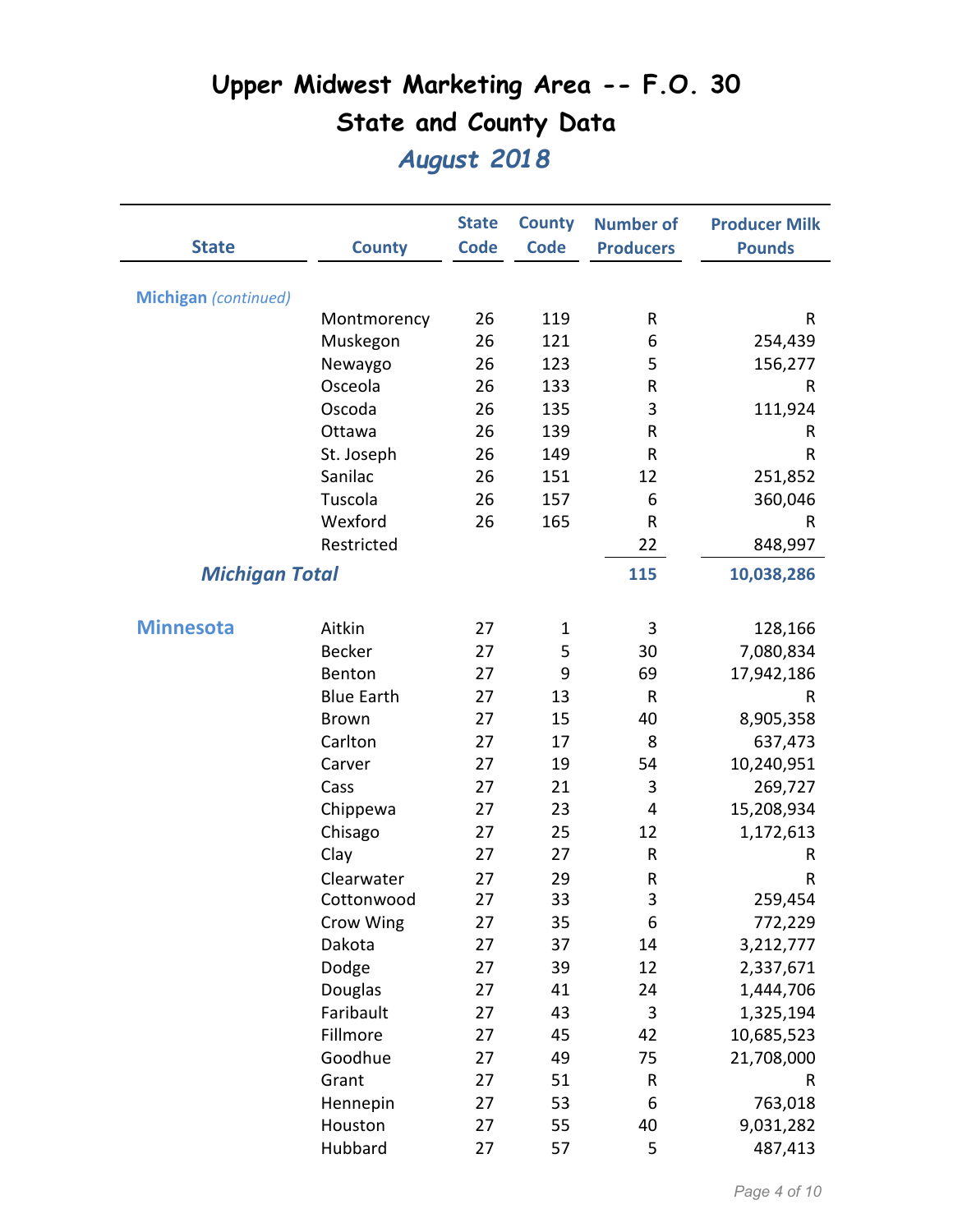|                       |                   | <b>State</b> | <b>County</b> | <b>Number of</b> | <b>Producer Milk</b> |
|-----------------------|-------------------|--------------|---------------|------------------|----------------------|
| <b>State</b>          | <b>County</b>     | <b>Code</b>  | <b>Code</b>   | <b>Producers</b> | <b>Pounds</b>        |
|                       |                   |              |               |                  |                      |
| Minnesota (continued) |                   |              |               |                  |                      |
|                       | Isanti            | 27           | 59            | 5                | 3,425,219            |
|                       | Jackson           | 27           | 63            | ${\sf R}$        | R                    |
|                       | Kanabec           | 27           | 65            | 7                | 722,342              |
|                       | Kandiyohi         | 27           | 67            | 45               | 27,838,915           |
|                       | Koochiching       | 27           | 71            | $\mathsf R$      | R                    |
|                       | Lac qui Parle     | 27           | 73            | 4                | 1,644,074            |
|                       | Le Sueur          | 27           | 79            | 10               | 11,027,824           |
|                       | Lincoln           | 27           | 81            | 7                | 875,113              |
|                       | Lyon              | 27           | 83            | 4                | 571,092              |
|                       | McLeod            | 27           | 85            | 41               | 7,968,402            |
|                       | Mahnomen          | 27           | 87            | 5                | 5,460,319            |
|                       | Marshall          | 27           | 89            | 3                | 187,662              |
|                       | Martin            | 27           | 91            | $\mathsf R$      | R                    |
|                       | Meeker            | 27           | 93            | 37               | 17,695,967           |
|                       | Mille Lacs        | 27           | 95            | 24               | 2,228,389            |
|                       | Morrison          | 27           | 97            | 183              | 36,021,216           |
|                       | Mower             | 27           | 99            | 15               | 3,285,809            |
|                       | Murray            | 27           | 101           | 4                | 1,255,738            |
|                       | Nicollet          | 27           | 103           | 23               | 15,403,332           |
|                       | <b>Nobles</b>     | 27           | 105           | $\mathsf R$      | R                    |
|                       | Norman            | 27           | 107           | ${\sf R}$        | ${\sf R}$            |
|                       | Olmsted           | 27           | 109           | 27               | 8,628,439            |
|                       | <b>Otter Tail</b> | 27           | 111           | 85               | 14,398,630           |
|                       | Pennington        | 27           | 113           | $\mathsf R$      | R                    |
|                       | Pine              | 27           | 115           | 35               | 5,828,205            |
|                       | Pipestone         | 27           | 117           | 8                | 10,389,239           |
|                       | Polk              | 27           | 119           | 10               | 1,159,832            |
|                       | Pope              | 27           | 121           | 23               | 5,393,154            |
|                       | Ramsey            | 27           | 123           | ${\sf R}$        | R                    |
|                       | Red Lake          | 27           | 125           | 3                | 1,861,094            |
|                       | Redwood           | 27           | 127           | $\overline{7}$   | 1,431,237            |
|                       | Renville          | 27           | 129           | 16               | 5,354,669            |
|                       | Rice              | 27           | 131           | 38               | 10,077,236           |
|                       | Rock              | 27           | 133           | ${\sf R}$        | R                    |
|                       | Roseau            | 27           | 135           | 4                | 324,576              |
|                       | St. Louis         | 27           | 137           | 3                | 657,409              |
|                       | Scott             | 27           | 139           | 27               | 6,087,129            |
|                       | Sherburne         | 27           | 141           | 7                | 1,794,319            |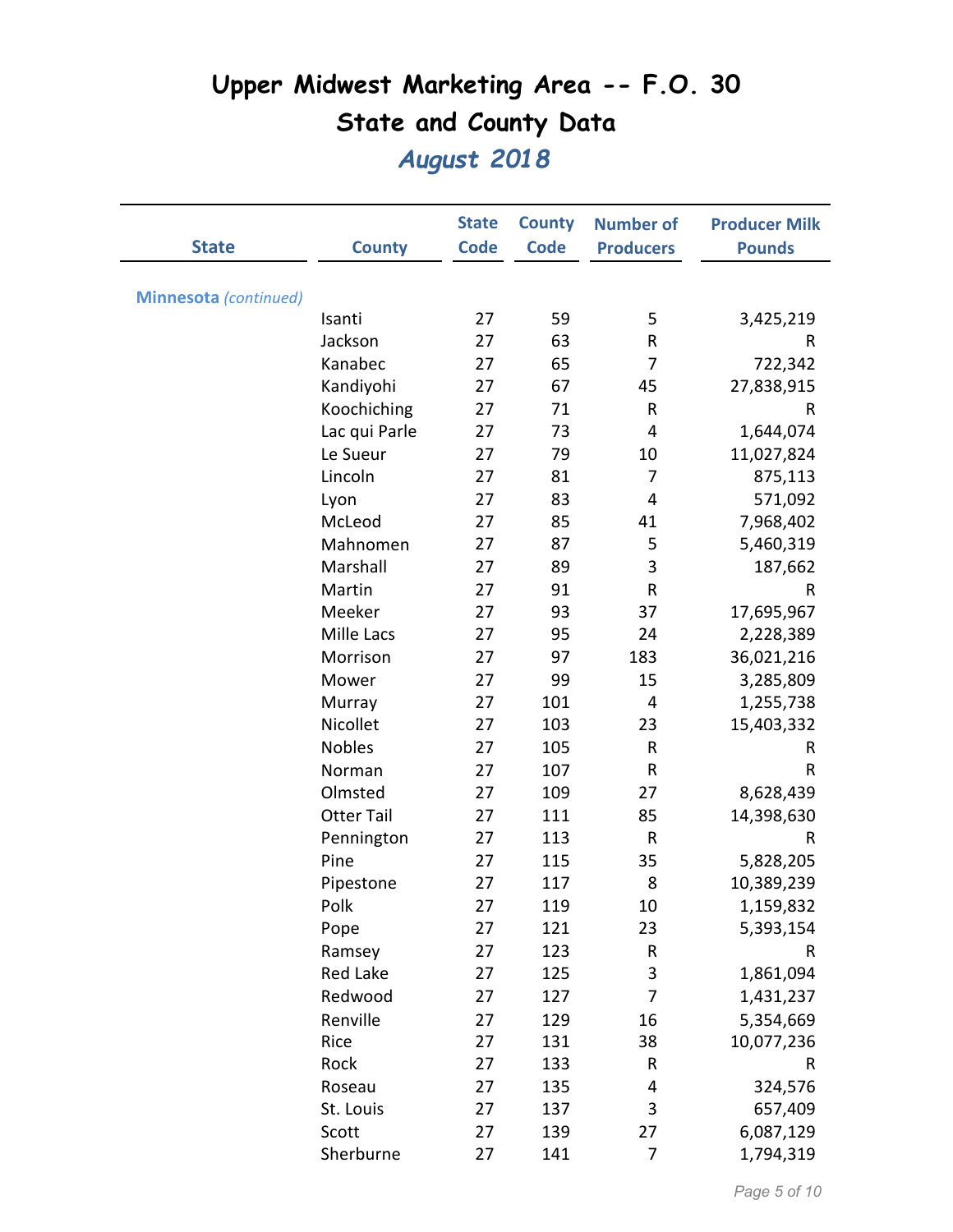| <b>State</b>           | <b>County</b>          | <b>State</b><br><b>Code</b> | <b>County</b><br><b>Code</b> | <b>Number of</b><br><b>Producers</b> | <b>Producer Milk</b><br><b>Pounds</b> |
|------------------------|------------------------|-----------------------------|------------------------------|--------------------------------------|---------------------------------------|
| Minnesota (continued)  |                        |                             |                              |                                      |                                       |
|                        | Sibley                 | 27                          | 143                          | 29                                   | 8,649,395                             |
|                        | <b>Stearns</b>         | 27                          | 145                          | 483                                  | 113,324,163                           |
|                        | Steele                 | 27                          | 147                          | 14                                   | 1,801,472                             |
|                        | <b>Stevens</b>         | 27                          | 149                          | 8                                    | 48,276,632                            |
|                        | Swift                  | 27                          | 151                          | 15                                   | 20,804,837                            |
|                        | Todd                   | 27                          | 153                          | 70                                   | 10,216,920                            |
|                        | <b>Traverse</b>        | 27                          | 155                          | R                                    | R                                     |
|                        | Wabasha                | 27                          | 157                          | 52                                   | 14,161,744                            |
|                        | Wadena                 | 27                          | 159                          | 17                                   | 2,452,537                             |
|                        | Waseca                 | 27                          | 161                          | 5                                    | 583,730                               |
|                        | Washington             | 27                          | 163                          | 7                                    | 610,650                               |
|                        | Watonwan               | 27                          | 165                          | 3                                    | 668,927                               |
|                        | Winona                 | 27                          | 169                          | 74                                   | 26,753,941                            |
|                        | Wright                 | 27                          | 171                          | 52                                   | 15,514,697                            |
|                        | <b>Yellow Medicine</b> | 27                          | 173                          | 6                                    | 1,308,900                             |
|                        | Restricted             |                             |                              | 17                                   | 7,270,542                             |
| <b>Minnesota Total</b> |                        |                             |                              | 2,015                                | 595,009,177                           |
| <b>Missouri</b>        | Carroll                | 29                          | 33                           | R                                    | R                                     |
|                        | Dade                   | 29                          | 57                           | R                                    | R                                     |
|                        | <b>Dallas</b>          | 29                          | 59                           | R                                    | R                                     |
|                        | <b>Daviess</b>         | 29                          | 61                           | ${\sf R}$                            | R                                     |
|                        | Grundy                 | 29                          | 79                           | ${\sf R}$                            | ${\sf R}$                             |
|                        | Knox                   | 29                          | 103                          | R                                    | R                                     |
|                        | Livingston             | 29                          | 117                          | 3                                    | 132,641                               |
|                        | McDonald               | 29                          | 119                          | 3                                    | 67,547                                |
|                        | Scotland               | 29                          | 199                          | 7                                    | 446,059                               |
|                        | Webster                | 29                          | 225                          | R                                    | R                                     |
|                        | Wright                 | 29                          | 229                          | 4                                    | 189,683                               |
|                        | Restricted             |                             |                              | 8                                    | 385,859                               |
| <b>Missouri Total</b>  |                        |                             |                              | 25                                   | 1,221,789                             |
| <b>Nebraska</b>        | Dixon                  | 31                          | 51                           | ${\sf R}$                            | R                                     |
|                        | Wayne                  | 31                          | 179                          | ${\sf R}$                            | R                                     |
|                        | Restricted             |                             |                              | 3                                    | 9,729,200                             |
| <b>Nebraska Total</b>  |                        |                             |                              | 3                                    | 9,729,200                             |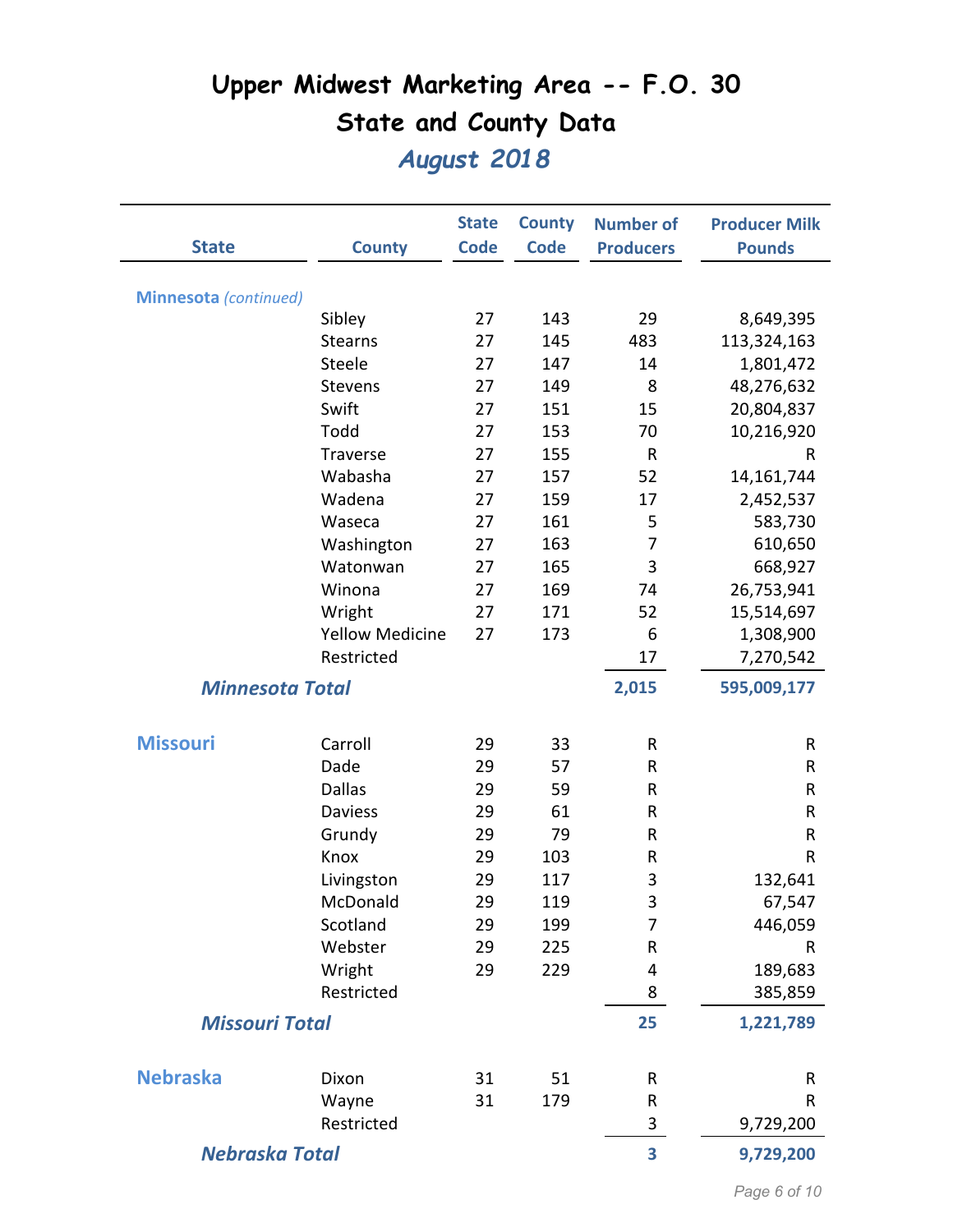| <b>State</b>                 | <b>County</b>             | <b>State</b><br><b>Code</b> | <b>County</b><br><b>Code</b> | <b>Number of</b><br><b>Producers</b> | <b>Producer Milk</b><br><b>Pounds</b> |
|------------------------------|---------------------------|-----------------------------|------------------------------|--------------------------------------|---------------------------------------|
|                              |                           |                             |                              |                                      |                                       |
| <b>North Dakota</b>          | Cass                      | 38                          | 17                           | ${\sf R}$                            | R                                     |
|                              | Foster                    | 38                          | 31                           | R                                    | R                                     |
|                              | Nelson                    | 38                          | 63                           | ${\sf R}$                            | R                                     |
|                              | Ransom                    | 38                          | 73                           | R                                    | R                                     |
|                              | Sargent                   | 38                          | 81                           | R                                    | R                                     |
|                              | Stutsman                  | 38                          | 93                           | R                                    | R                                     |
|                              | Walsh                     | 38                          | 99                           | ${\sf R}$                            | ${\sf R}$                             |
|                              | Restricted                |                             |                              | $\overline{7}$                       | 14,412,541                            |
|                              | <b>North Dakota Total</b> |                             |                              | 7                                    | 14,412,541                            |
| <b>Ohio</b>                  | Adams                     | 39                          | $\mathbf 1$                  | R                                    | R                                     |
|                              | Carroll                   | 39                          | 19                           | 5                                    | 51,743                                |
|                              | Coshocton                 | 39                          | 31                           | 3                                    | 37,286                                |
|                              | Darke                     | 39                          | 37                           | R                                    | $\mathsf{R}$                          |
|                              | Highland                  | 39                          | 71                           | 6                                    | 82,210                                |
|                              | Holmes                    | 39                          | 75                           | 13                                   | 197,044                               |
|                              | Knox                      | 39                          | 83                           | $\overline{4}$                       | 20,365                                |
|                              | Logan                     | 39                          | 91                           | 3                                    | 52,775                                |
|                              | Miami                     | 39                          | 109                          | ${\sf R}$                            | R                                     |
|                              | Morrow                    | 39                          | 117                          | ${\sf R}$                            | R                                     |
|                              | Pickaway                  | 39                          | 129                          | R                                    | R                                     |
|                              | Richland                  | 39                          | 139                          | R                                    | R                                     |
|                              | Ross                      | 39                          | 141                          | ${\sf R}$                            | R                                     |
|                              | Tuscarawas                | 39                          | 157                          | 8                                    | 59,435                                |
|                              | Wayne                     | 39                          | 169                          | 4                                    | 64,408                                |
|                              | Restricted                |                             |                              | 9                                    | 226,177                               |
| <b>Ohio Total</b>            |                           |                             |                              | 55                                   | 791,443                               |
| <b>Oklahoma</b>              | Mayes                     | 40                          | 97                           | R                                    | R                                     |
| Oklahoma Total <sup>2/</sup> |                           |                             |                              | R                                    | $\mathsf{R}$                          |
|                              |                           |                             |                              |                                      |                                       |
| <b>South Dakota</b>          | <b>Beadle</b>             | 46                          | 5                            | R                                    | $\mathsf{R}$                          |
|                              | <b>Brookings</b>          | 46                          | 11                           | 3                                    | 6,552,091                             |
|                              | <b>Brown</b>              | 46                          | 13                           | R                                    | R.                                    |
|                              | Edmunds                   | 46                          | 45                           | ${\sf R}$                            | R                                     |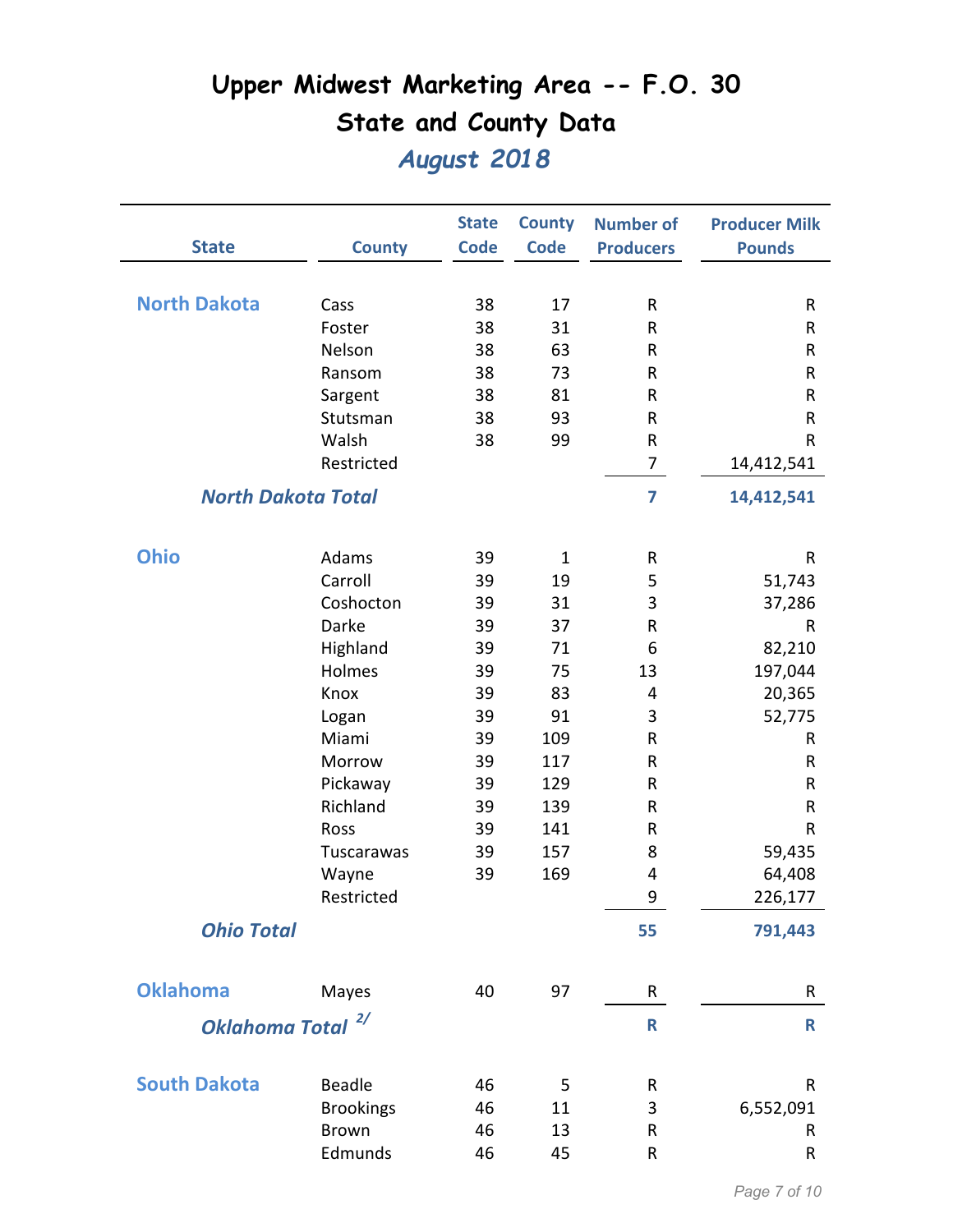|                                 |                           | <b>State</b> | <b>County</b>  | <b>Number of</b> | <b>Producer Milk</b> |
|---------------------------------|---------------------------|--------------|----------------|------------------|----------------------|
| <b>State</b>                    | <b>County</b>             | <b>Code</b>  | <b>Code</b>    | <b>Producers</b> | <b>Pounds</b>        |
|                                 |                           |              |                |                  |                      |
| <b>South Dakota (continued)</b> |                           |              |                |                  |                      |
|                                 | Faulk                     | 46           | 49             | R                | R                    |
|                                 | Grant                     | 46           | 51             | 4                | 304,866              |
|                                 | Kingsbury                 | 46           | 77             | R                | R                    |
|                                 | <b>McCook</b>             | 46           | 87             | R                | R                    |
|                                 | Minnehaha                 | 46           | 99             | 4                | 11,223,787           |
|                                 | Moody                     | 46           | 101            | R                | R                    |
|                                 | Roberts                   | 46           | 109            | 3                | 94,423               |
|                                 | Spink                     | 46           | 115            | R                | R                    |
|                                 | Turner                    | 46           | 125            | R                | R                    |
|                                 | Restricted                |              |                | 12               | 26,912,754           |
|                                 | <b>South Dakota Total</b> |              |                | 26               | 45,087,921           |
|                                 |                           |              |                |                  |                      |
| <b>Wisconsin</b>                | Adams                     | 55           | $\mathbf{1}$   | 13               | 21,724,918           |
|                                 | Ashland                   | 55           | 3              | 10               | 7,307,767            |
|                                 | <b>Barron</b>             | 55           | 5              | 130              | 22,094,037           |
|                                 | Bayfield                  | 55           | $\overline{7}$ | 13               | 1,114,796            |
|                                 | <b>Brown</b>              | 55           | 9              | 124              | 100,491,780          |
|                                 | <b>Buffalo</b>            | 55           | 11             | 82               | 18,344,009           |
|                                 | <b>Burnett</b>            | 55           | 13             | 19               | 3,995,951            |
|                                 | Calumet                   | 55           | 15             | 77               | 58,993,096           |
|                                 | Chippewa                  | 55           | 17             | 201              | 35,621,651           |
|                                 | Clark                     | 55           | 19             | 528              | 105,450,105          |
|                                 | Columbia                  | 55           | 21             | 76               | 30,947,555           |
|                                 | Crawford                  | 55           | 23             | 42               | 5,103,584            |
|                                 | Dane                      | 55           | 25             | 216              | 107,424,053          |
|                                 | Dodge                     | 55           | 27             | 206              | 65,916,958           |
|                                 | Door                      | 55           | 29             | 47               | 15,099,632           |
|                                 | Douglas                   | 55           | 31             | 6                | 293,775              |
|                                 | Dunn                      | 55           | 33             | 90               | 26,945,012           |
|                                 | Eau Claire                | 55           | 35             | 49               | 8,311,196            |
|                                 | Florence                  | 55           | 37             | 3                | 289,439              |
|                                 | Fond du Lac               | 55           | 39             | 201              | 112,984,350          |
|                                 | Forest                    | 55           | 41             | R                | $\mathsf R$          |
|                                 | Grant                     | 55           | 43             | 222              | 46,182,161           |
|                                 | Green                     | 55           | 45             | 145              | 48,330,948           |
|                                 | Green Lake                | 55           | 47             | 35               | 14,647,594           |
|                                 | lowa                      | 55           | 49             | 122              | 26,155,354           |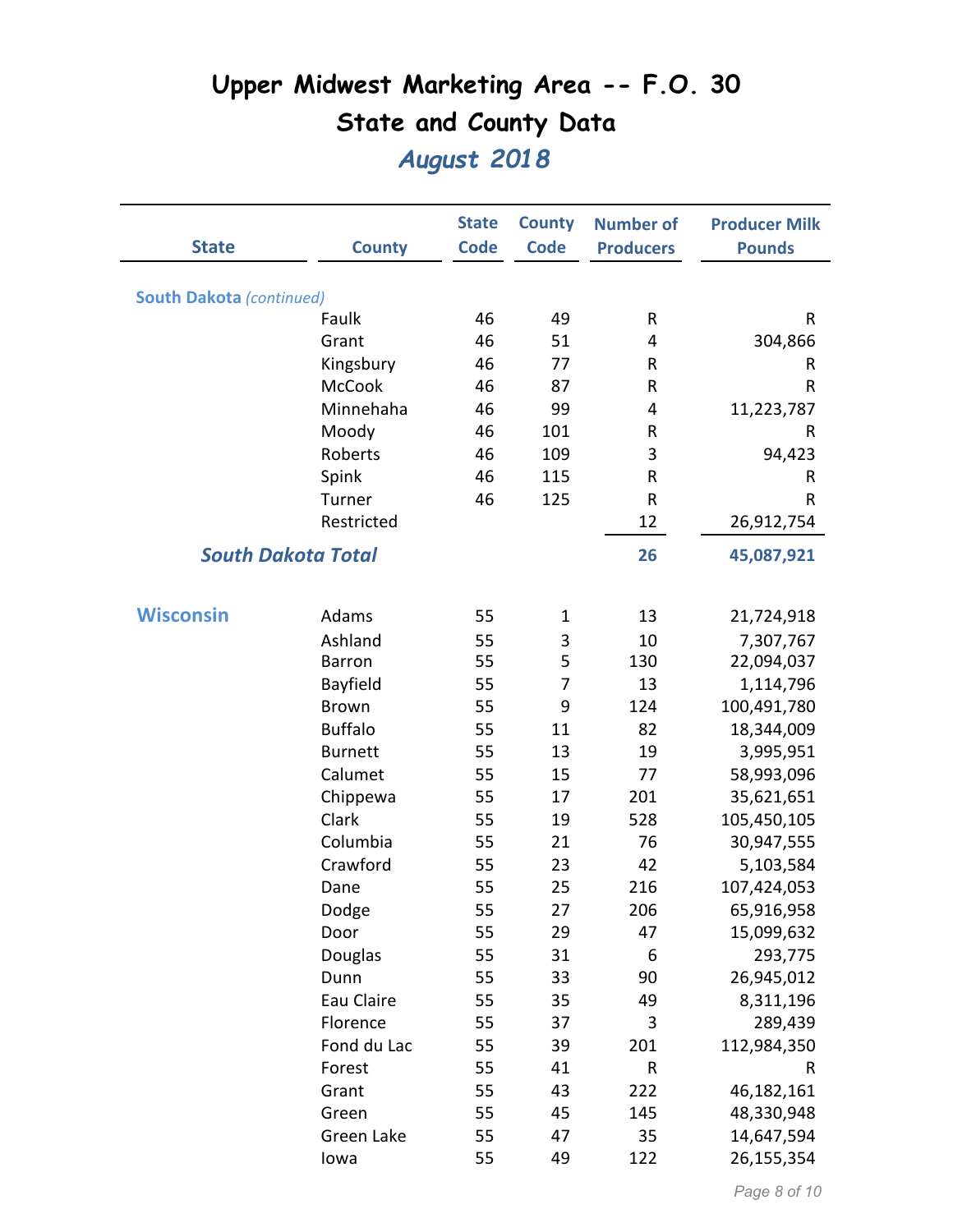|                              |               | <b>State</b> | <b>County</b> | <b>Number of</b> | <b>Producer Milk</b> |
|------------------------------|---------------|--------------|---------------|------------------|----------------------|
| <b>State</b>                 | <b>County</b> | <b>Code</b>  | <b>Code</b>   | <b>Producers</b> | <b>Pounds</b>        |
|                              |               |              |               |                  |                      |
| <b>Wisconsin</b> (continued) |               |              |               |                  |                      |
|                              | Iron          | 55           | 51            | 3                | 124,145              |
|                              | Jackson       | 55           | 53            | 48               | 10,468,180           |
|                              | Jefferson     | 55           | 55            | 73               | 27,965,330           |
|                              | Juneau        | 55           | 57            | 43               | 8,456,828            |
|                              | Kenosha       | 55           | 59            | 17               | 4,424,660            |
|                              | Kewaunee      | 55           | 61            | 124              | 111,090,039          |
|                              | La Crosse     | 55           | 63            | 41               | 5,104,276            |
|                              | LaFayette     | 55           | 65            | 149              | 45,975,386           |
|                              | Langlade      | 55           | 67            | 28               | 8,293,545            |
|                              | Lincoln       | 55           | 69            | 27               | 5,408,500            |
|                              | Manitowoc     | 55           | 71            | 186              | 118,572,285          |
|                              | Marathon      | 55           | 73            | 387              | 94,569,975           |
|                              | Marinette     | 55           | 75            | 44               | 22,068,336           |
|                              | Marquette     | 55           | 77            | 21               | 10,470,675           |
|                              | Monroe        | 55           | 81            | 120              | 22,150,614           |
|                              | Oconto        | 55           | 83            | 91               | 44,143,052           |
|                              | Outagamie     | 55           | 87            | 153              | 75,855,683           |
|                              | Ozaukee       | 55           | 89            | 36               | 17,887,118           |
|                              | Pepin         | 55           | 91            | 50               | 16,398,954           |
|                              | Pierce        | 55           | 93            | 88               | 19,604,864           |
|                              | Polk          | 55           | 95            | 86               | 18,317,637           |
|                              | Portage       | 55           | 97            | 71               | 19,379,127           |
|                              | Price         | 55           | 99            | 31               | 1,628,564            |
|                              | Racine        | 55           | 101           | 22               | 6,904,650            |
|                              | Richland      | 55           | 103           | 61               | 21,741,339           |
|                              | Rock          | 55           | 105           | 75               | 33,847,950           |
|                              | Rusk          | 55           | 107           | 68               | 14,261,987           |
|                              | St. Croix     | 55           | 109           | 85               | 31,060,166           |
|                              | Sauk          | 55           | 111           | 132              | 32,413,542           |
|                              | Sawyer        | 55           | 113           | 13               | 6,763,065            |
|                              | Shawano       | 55           | 115           | 209              | 77,352,814           |
|                              | Sheboygan     | 55           | 117           | 117              | 52,796,297           |
|                              | Taylor        | 55           | 119           | 123              | 22,224,913           |
|                              | Trempealeau   | 55           | 121           | 107              | 19,087,426           |
|                              | Vernon        | 55           | 123           | 101              | 9,511,457            |
|                              | Walworth      | 55           | 127           | 55               | 30,584,122           |
|                              | Washburn      | 55           | 129           | 15               | 5,585,330            |
|                              | Washington    | 55           | 131           | 80               | 32,394,185           |